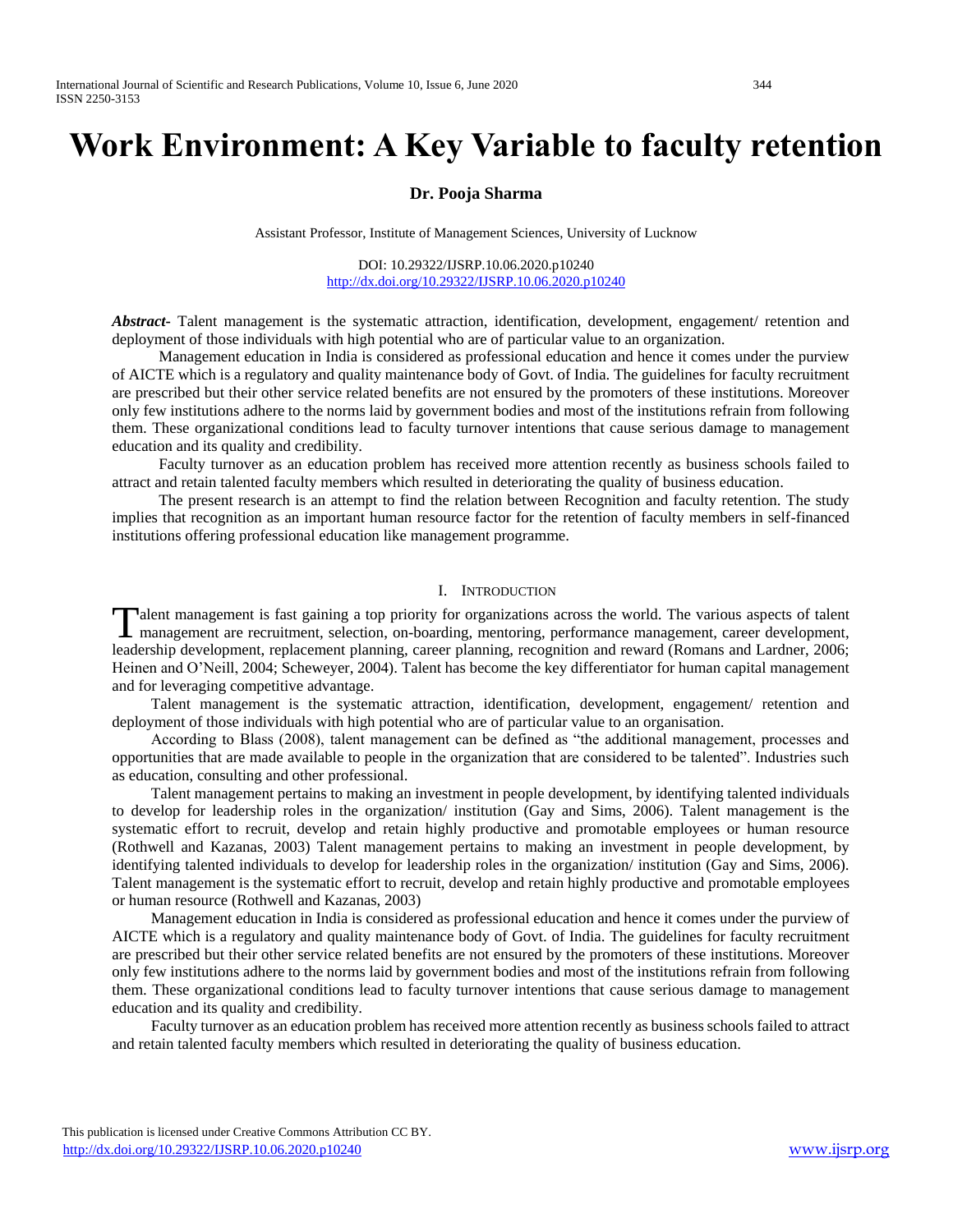## II. OBJECTIVES OF THE STUDY:

- 1. To explore the attitude of faculty towards retention in business schools.
- 2. To find out how Work Evironment is related with retention.

### **III.** HYPOTHESIS :

The Work Environment is positively correlated with retention.

**Research Methodology** The methodology used to achieve the desired objectives are as follows

- **Nature of Study:** Field Study
- **Research Design:** Correlation design
- **Sample size:** sample of the study comprises of 200 faculty members employed in business schools. The data was collected from 25 management institutions located in and around Lucknow the capital of largest populated state of India.

 **Work Environment** refers to the working conditions ,neatness, hygiene, and infrastructure. It includes physical environment as well as conducive mental climate required for smooth performance of the employee. When the work environment is good it leads to greater job satisfaction and greater motivation leading to enhanced performance

"Work Environment" has been identified as second factor/ construct which represents the overall academic and social recognition of a faculty member working with academic institutions.

#### IV. ATTITUDE TOWARDS RETENTION SCALE:

 This Scale was also developed by the researcher. It assesses the attitude of faculty to remain in the job. The scale has four items. Cronbach alpha and item test correlation were obtained which assures its reliability and validity. The higher the score, the lesser the retention of faculty.

 As per our sampling plan total of 200 responses were collected with our predesigned questionnaire and processed with SPSS 20 version for the purpose of checking the reliability which has yielded the results given below. The processed tables show the Alpha value of all the responses under work environment that were asked with faculty respondents has shown value, which is greater than the standard value 0.60. This outcome value shows higher reliability of the variable under study.

#### Table 1: *Reliability Statistics*

| Human Resource Factors (HR Factor) | Cronbach's Alpha | * Items<br>N of |
|------------------------------------|------------------|-----------------|
| <b>Working Environmment</b>        | .926             |                 |

**Data analysis and interpretation:**

|  | Table 2: Tabulated Mean, standard deviation |  |  |  |
|--|---------------------------------------------|--|--|--|
|--|---------------------------------------------|--|--|--|

| <b>Constructs</b>       | <b>Measurement</b> | <b>Mean</b> | <b>Standard</b> |
|-------------------------|--------------------|-------------|-----------------|
|                         | Items (code)       |             | deviation       |
| <b>Work Environment</b> | HWE                | 4.07        | .65             |
|                         | HWE2               | 4.32        | .62             |
|                         | HWE3               | 4.13        | .51             |
|                         | HWE4               | 4.13        | .58             |
|                         | HWE5               | 4.11        | .63             |

| <b>Retention</b> | <b>RET</b>       | $\Omega$<br>⊿ں — | 632  |  |
|------------------|------------------|------------------|------|--|
|                  | RET <sub>2</sub> | 4.28             | .626 |  |
|                  | RET3             | 4.34             | .565 |  |
|                  | RET <sub>4</sub> | 2.19             | .810 |  |

 This publication is licensed under Creative Commons Attribution CC BY. <http://dx.doi.org/10.29322/IJSRP.10.06.2020.p10240> [www.ijsrp.org](http://ijsrp.org/)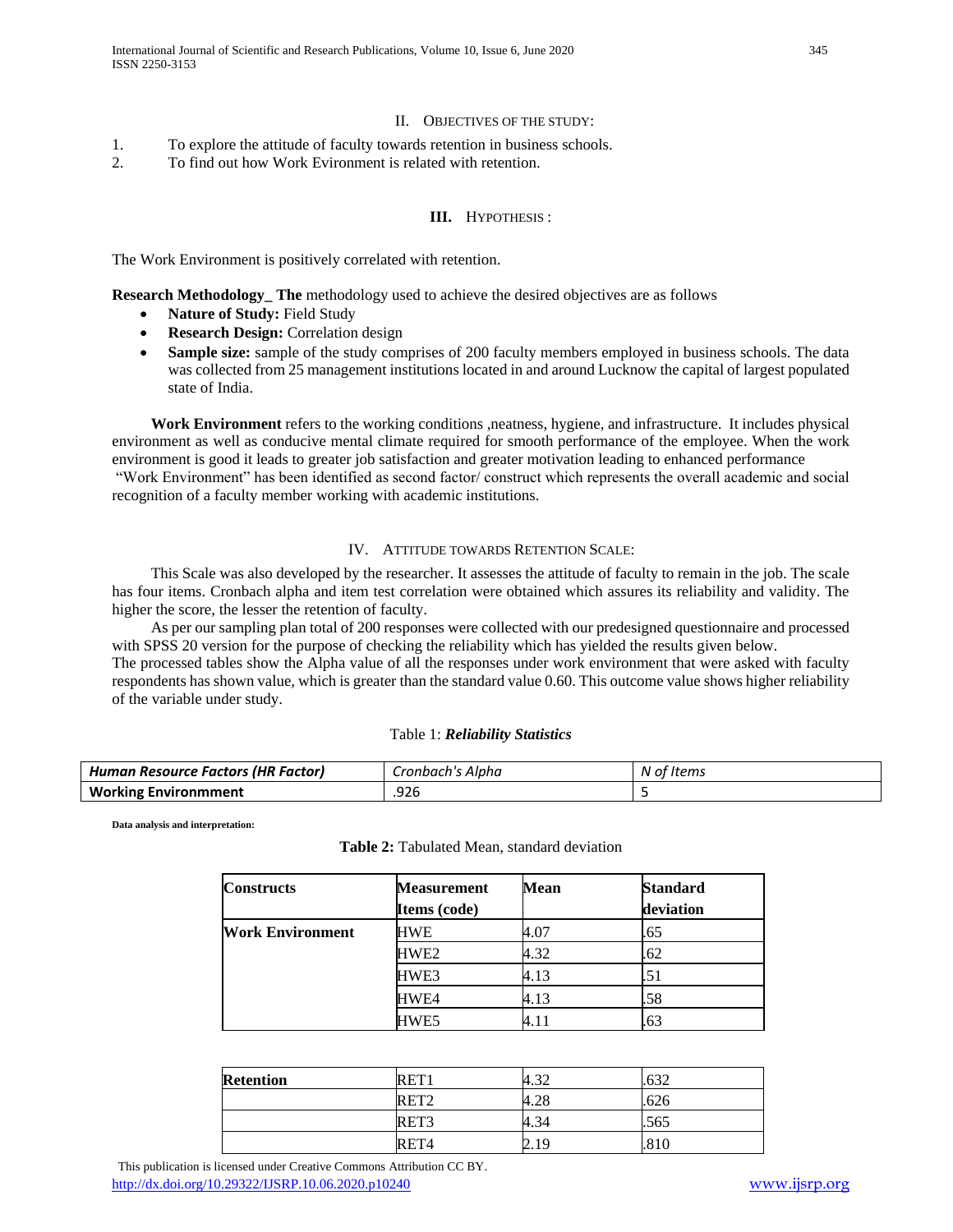Table 2 shows the mean values of each item and the standard deviations has been shown which gives a glimpse of total responses of the factor of the study and item that is supposed better. For all of the items the maximum score that could be obtained by respondents was five indicative of strong agreement while the minimum score obtained could be one indicative of strong disagreement score of three indicates the neutral category.

## V. CORRELATION ANALYSIS

 In our study correlation coefficient will explain the degree of correlation between dependent and independent variables which will facilitate us to draw some meaningful conclusions.

The results are summarized in the table below.

## **Pearson Correlation between major study Variables (n=200)**

## **Table 3: Correlation of Work Environment with Retention.**

|            |             | <b>RET</b> | HWE |
|------------|-------------|------------|-----|
| <b>RET</b> | Pearson     |            |     |
|            | Correlation |            |     |
| <b>HWE</b> | Pearson     | .608       |     |
|            | Correlation |            |     |

 The above table shows that the variable Work Environment is positively correlated with retention of faculty. The magnitude of most of the correlations is quite large and reaches the level of significance, that represent that faculty members would like to stay in the organisation if they are given proper Work Environment. They remain in the organisation and have high aspirations for academic contribution to the institution of management studies. Hence it is a matter of great concern to the higher education department in general and professional education like management studies in particular that the initial phase of expansion of intuitions has gone, now the quality phase of education has come which should be recognised by all important stake holders (students, faculty members, parents etc.) government and society at all.

 The above result helps us to retain hypothesis stating "Good Workng Environment will be positively correlated with retention.

## **Analysis of Variance Work Environmentand retention**

## **Table 4: Work Environment and Retention**

|                       | Sum of<br><b>Squares</b> | Df  | Mean Square | E    | Sig. |
|-----------------------|--------------------------|-----|-------------|------|------|
|                       |                          |     |             |      |      |
| <b>Between Groups</b> | .413                     |     | .138        | .939 | .002 |
| <b>Within Groups</b>  | 31.124                   | 212 | 147         |      |      |
| Total                 | 31.537                   | 215 |             |      |      |

 This publication is licensed under Creative Commons Attribution CC BY. <http://dx.doi.org/10.29322/IJSRP.10.06.2020.p10240> [www.ijsrp.org](http://ijsrp.org/)